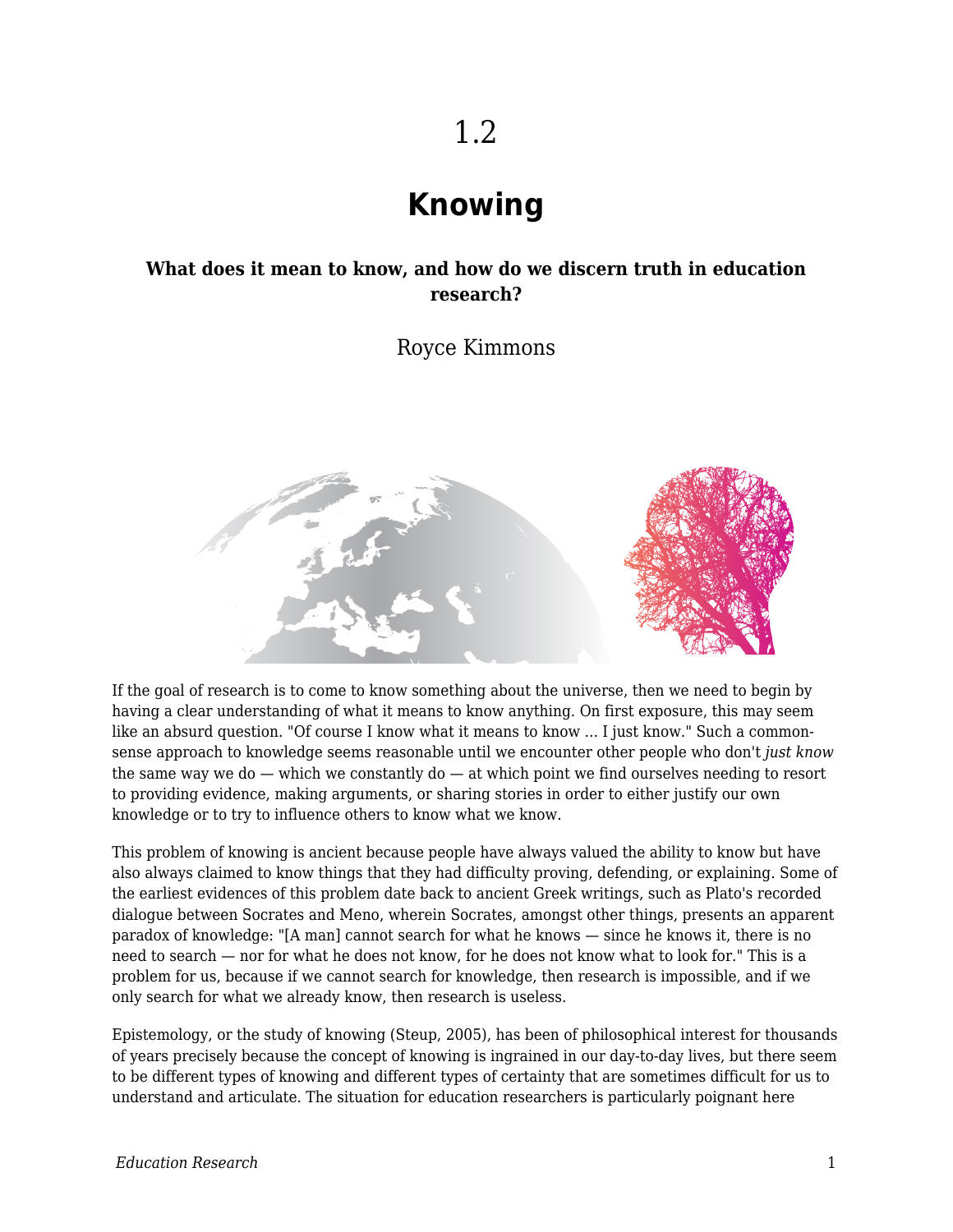because, in addition to grappling with our own knowing, we are also in the business of knowing about learning, which is itself a process of coming to know. So, we must grapple with knowing at multiple levels: for our students, for ourselves, and for our research audiences.

This chapter will attempt to provide some groundwork regarding knowing that will be drawn upon in subsequent chapters. I will begin by highlighting three types of knowing and then explore processes that we often follow to come to know something. I will then operationalize some terms that are commonly used in the realms of knowing, truth-seeking, and science so that we can have a common language for delving into important epistemological questions in subsequent chapters.

**Key Terms**

# **Types of Knowing**

The history of epistemology can broadly be summarized as a dialogue between two different types of knowing: objectivity and subjectivity. In this dialogue, thinkers have grappled with what we can actually know about things in the world (objects) when any knowing that occurs can only happen in the mind of the knower (subjects). In more recent years, sociologists, historians, and others have further complicated this issue by suggesting that focusing only on the lone observer/thinker in this process is limited because it ignores cultural or shared aspects of knowing. I will now explore each of these types of knowing  $-$  objectivity, subjectivity, and intersubjectivity  $-$  in more detail.

## **Objectivity**



Objectivity assumes that people can directly observe the world, or facts or truths in it, and have an accurate knowledge of what they are observing (Reiss, 2014). In a simple case, a person (the subject) might observe a flower (the object) and be able to tell you what it is: "It is a pink rhododendron with five leaves." If this is objectively true, then anyone else seeing the object would draw the same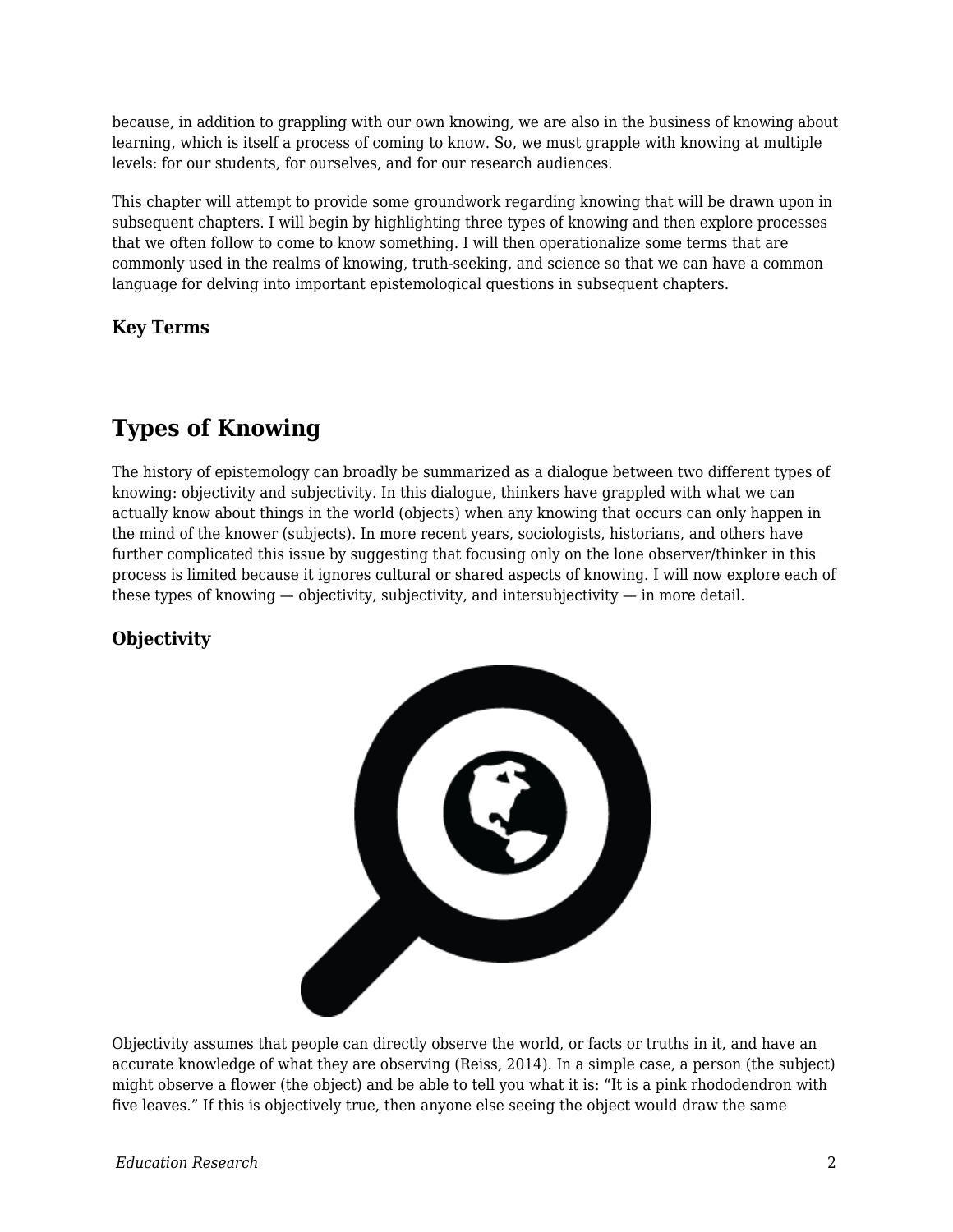conclusion: "Yes, it is, in fact, a pink rhododendron with five leaves." As long as we can make sure that the object doesn't change and that anyone can observe the object under similar conditions with the same result, we can conclude that this is a truth embedded in the world: "This is a rhododendron, and it is pink." In other words, objectivity assumes that the world can be accurately understood through unbiased observation.

Objectivity is the traditional goal of science and research because both assume that the world exists separate from the mind of the knower and that it can be universally known through observation and inquiry as a dispassionate (almost robotic) outsider. Like the lab-coat-clad scientist behind a one-way mirror, the objectivist researcher assumes that she can understand what she is observing from the outside-in and tries to separate herself completely from what she is observing. This is also called an etic perspective, wherein the researcher sees herself as a potential contaminant of what is being studied and intentionally separates herself physically, psychologically, and emotionally from it. For objectivist inquiry, the biases, emotions, intuitions, and rational limitations of the researcher are threats to the validity of the observation, because they have the potential to warp the observation or (even worse) to make the researcher influence what is being observed.

Thus, when seeking objective knowledge, the only proper role of the knower is that of a machine-like observer who is carefully controlled and separated from what is being observed. By treating the knower in this manner, it is hoped that the actual observation will not be influenced and that any other knower, no matter who they are, will derive the same knowledge from the object being observed.

#### **Subjectivity**



Subjectivity, on the other hand, applies to knowledge as it exists in the mind of the subject or as an interpretation of objects in the universe. In the simplest case, a person (the subject) might still observe a flower (the object), but what they actually perceive, learn, or know as a result of this observation will always be determined (or at least influenced) by the knower. In matters of aesthetics, this is clearly understandable, because some might think that the flower is beautiful while others might not, but it can also apply to more seemingly concrete aspects of knowing as well. In this case,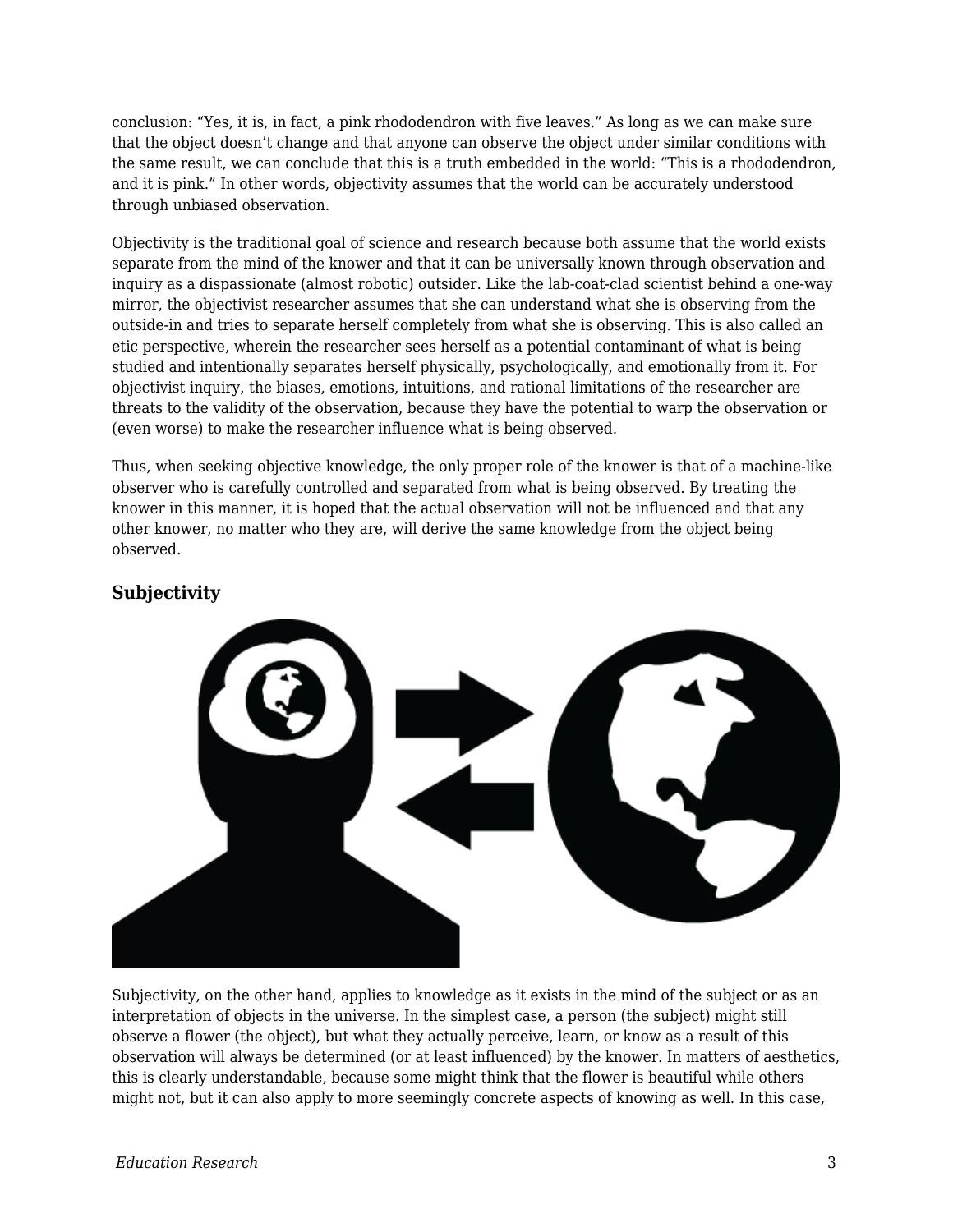would you know a rhododendron from a pansy? Even making this distinction to categorize the flower would require certain prior knowledge on the part of the subject, which would dictate the categorization. Would you also see it as pink? Or would you see red? Or mauve? Or grey (in the case of deuteranopic people or animals such as dogs that have different photoreceptor cone structures)?

This latter point is important because when talking about objectivity, we assumed that the observer could objectively state that the flower was pink, but this assumes that color itself is something that is universal and exists in the world. However, color is itself only a physiological interpretation of wavelengths, which, as shown above, humans might interpret differently but, even more importantly, is nothing but an interpretation and is not a characteristic of the flower itself. The petals of the flower might be made of such a substance that they reflect certain wavelengths of light, but they do not objectively have a color any more than a politician can be said to have character or a painting can be said to be beautiful. Color is a perception and, as such, it can only ever exist in the mind. (This is similar to Berkeley's famous question that "if a tree falls in the forest and no one hears it, does it make a sound," because sound only exists as an interpretation in the mind of the knower.)

Thus, a weak claim for subjectivity would be that at least some knowledge is subjective in nature, meaning that it is interpreted and categorized entirely by the observer (subject), but many argue for a stronger claim that all knowledge can only ever be subjective. This calls into question the possibility of objectively knowing anything because no matter how carefully the observer is controlled, the very act of observation requires interpretation and may even be a form of influence (such as the Heisenberg uncertainty principle and "observer effects" in quantum mechanics). This can be interpreted to make any claims of objectivity uncertain and suggests that knowing cannot exist outside of or separate from the knower. When applied to research, subjectivist approaches to knowing would recognize and embrace the researcher's role in the research process. Also called an emic perspective, this would typically require the researcher to experience the world firsthand as a participatory insider and to articulate (and value) how their own biases, attitudes, expectations, and experiences might be shaping what they are learning through this process of inquiry.

#### **Intersubjectivity**

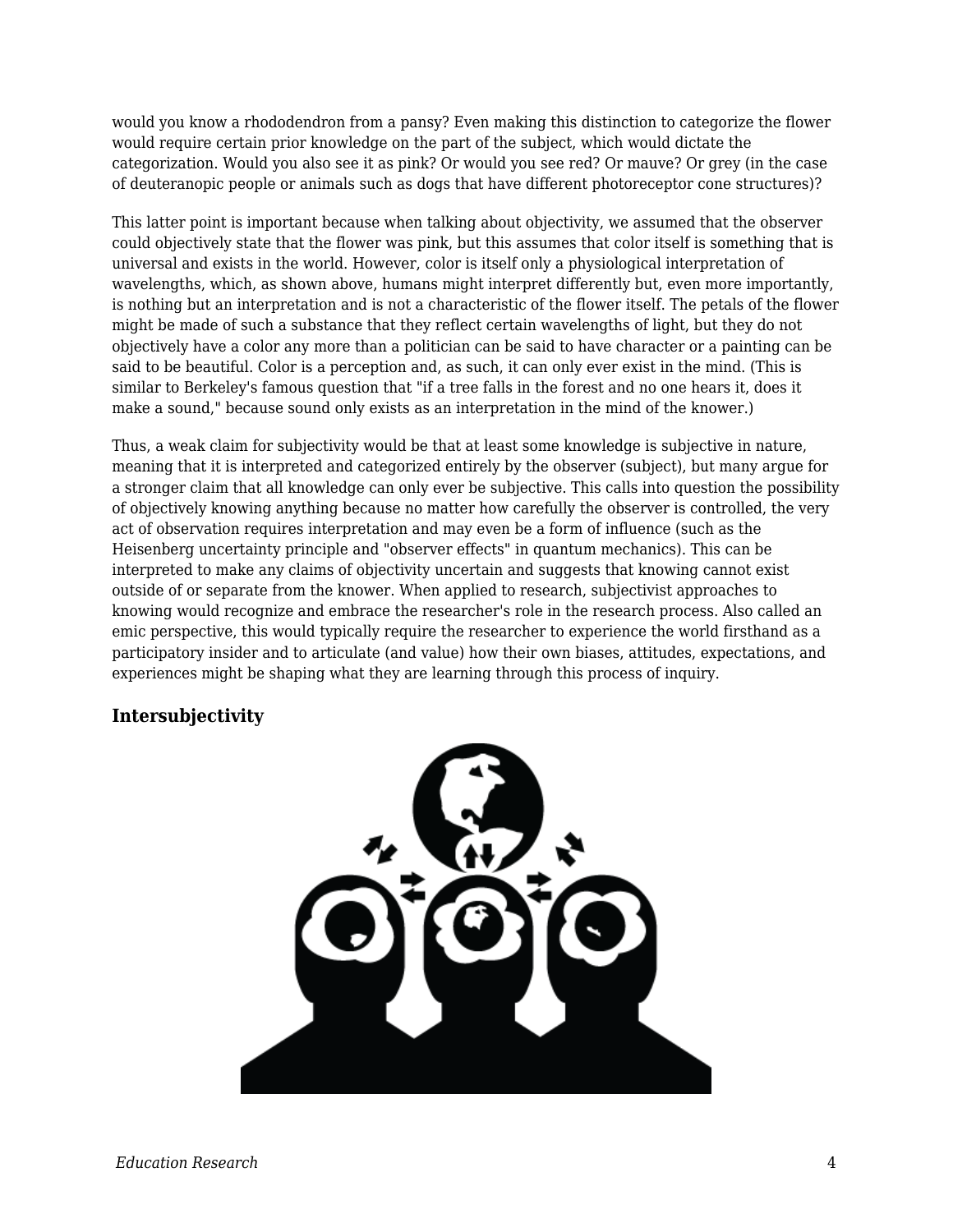One clear problem with subjectivity is that if all knowledge is subjective, then how can we ever prove anything to one another or claim to know anything about the universe with any level of certainty? In response, some will double-down on objectivity as the only reasonable path forward, while others might propose an intersubjective approach, which seeks to find consensus, commonality, or shared experiences between subjective individuals. Similar to subjectivity in how it views the individual's relationship to the world, intersubjectivity is nonetheless markedly different, because it assumes that people and the act of knowing is inherently social (not individualistic) in nature.

This means that intersubjective knowledge could only be gained as the process of meaning-making extends beyond the person-world (subject-object) relationship to encompass subjective experiences and knowledge between multiple, diverse people (subjects). An example of this would be a historian wanting to accurately understand the U.S. Civil War who studied the artifacts and experiences of various impacted peoples, including rich, poor, black, and white Northerners and Southerners. In so doing, the historian would not be seeking "the accurate" depiction of what happened (as with objectivity) or even one group or person's limited perspective of what happened (as with subjectivity) but would be seeking to more deeply and fully understand the event by weighing the biases, attitudes, beliefs, and experiences of all involved to better perceive the event as a shared experience.

Like subjectivity, intersubjectivity is not capable of making claims on absolute truth or the world as it objectively exists, but by focusing on shared, multifaceted knowledge, it is sometimes used as a seemingly more responsible, trustworthy, or rich way of knowing than subjectivity. One research struggle with this approach, though, is that as multiple subjective experiences are meshed together, difficulties may arise for the researcher in determining whose perspectives to emphasize or highlight and whose perspectives to ignore or minimize. This typically requires some external standard of comparison (e.g., only including narratives that align with an existing assumption of objective truth) which can suggest overreach into objectivist aspirations, thereby subverting responsible subjectivist limitations.

# **Forms of Reasoning**

The greatest enemy of knowledge is not ignorance, it is the illusion of knowledge. (Stephen Hawking)

Not only are there different types of knowing, but we also follow different processes of reasoning to develop knowledge. There are at least three common processes that we follow, including deduction, induction, and abduction. You have probably heard of deduction vs. induction, but abduction is not commonly used outside of formal logic to describe a form of reasoning. Furthermore, most definitions of deduction vs. induction are only loose applications of what the terms actually mean in formal logic. We engage in each of these processes every day, and each connects to the three types of knowing in specific ways. Furthermore, all are used by researchers in some fashion, so we will now explore each in more detail.

## **Deduction**

You might have heard that deduction means moving from generalities to particulars, while induction is the opposite, but this is not always accurate. Rather, the core of the difference between deduction and induction is certainty (Douven, 2017). Deduction is always completely certain, while induction is an educated, reasonable guess.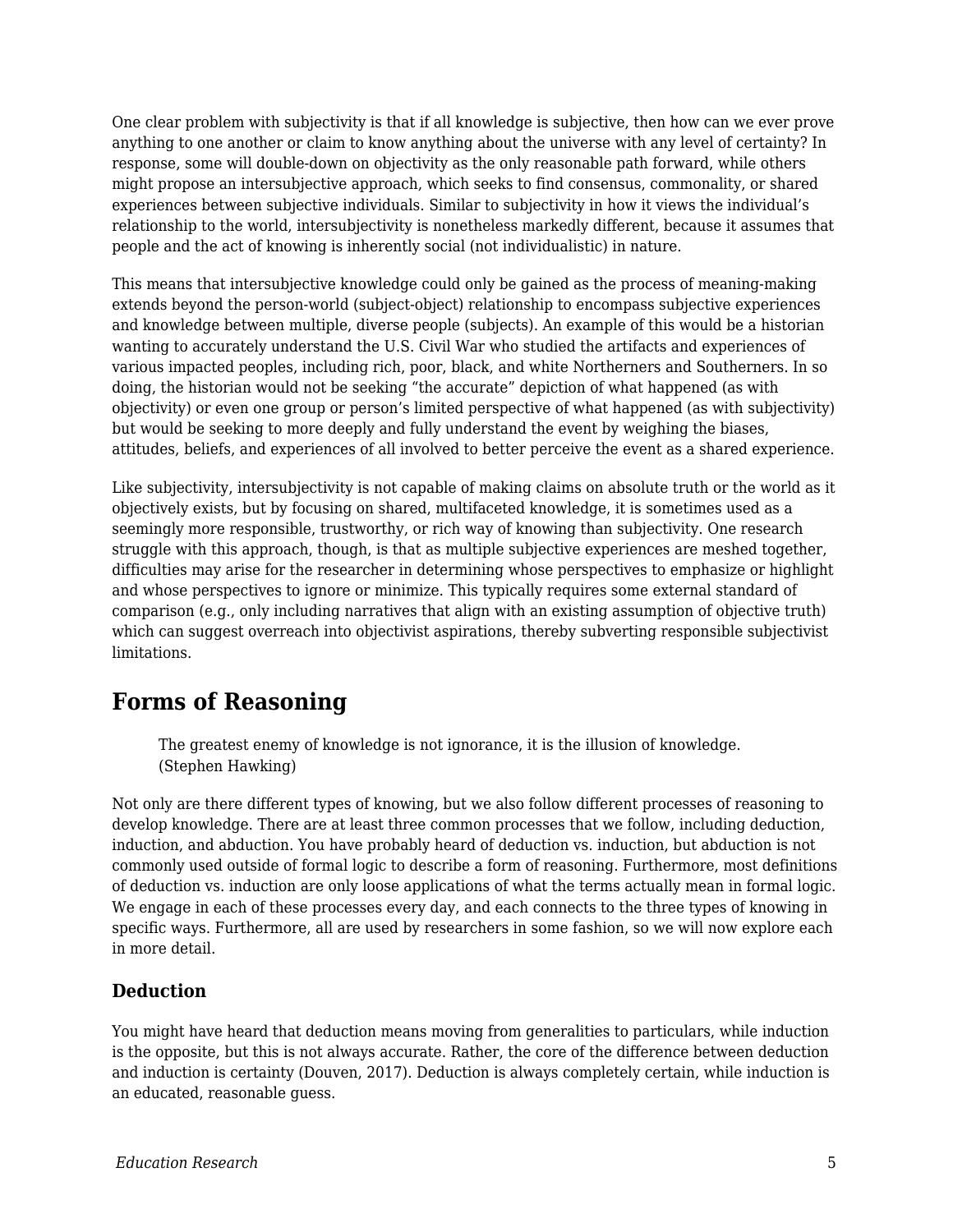To illustrate, suppose that we know that "all planets that are members of our solar system move around the sun" and that "Mars is a planet." If these two premises are true, then we can determine with complete certainty that "Mars moves around the sun," because moving around the sun is implicit in a planet's being in the solar system. In other words, the definitional premise we are using for "solar system" and "planet" means that something cannot be a planetary member of our solar system and not move around the sun. Therefore, if Mars is a planet, then it must always, completely, certainly move around the sun. In this case, we did move from a general law (the definition of planets in the solar system) to a specific case, but that is only incidental to the central characteristic of deduction, which is that the logical step we took was completely certain. We could test this, of course, but if we found that Mars did not, in fact, move around the sun, then there was a problem with our first premise, and it is therefore not true. In such a case, the logical movement itself wasn't wrong, we were just coming from a false beginning.

#### **Induction**

Induction, on the other hand, uses gathered evidence or existing understandings, which generally come in the form of observations, data, or laws, to draw a conclusion that seems likely (Hawthorne, 2004). For instance, suppose that we know that "all life on Earth requires water." From this, we might conclude that in order to have life, other planets must have water also, and we embark on discovering whether or not other planets have water as a precursor to life. We might even go so far as to conclude that "water is essential for life." At least in this current argument, we have not provided any evidence as to why or how water is essential to life, but we are operating on the very strong evidence that the millions of species of life on Earth all require water to survive, which is a massive, very compelling dataset. Based on this, it seems reasonable to conclude that we would not find any life where there is an absence of water and would, therefore, train our search for life only on planets that have the possibility of water.

However, what if we did find life on another planet, and it did not have water? Would this invalidate our premise the same way it did in deduction? Of course not. The premise would still be true — all life on Earth would still require water — it is just our conclusion that was false. The difference here is that the inductive argument was making a calculated leap that seemed reasonable based on existing evidence (millions of species supporting the conclusion without a single contradicting case), but based on how the argument was structured, there could always be the opportunity for a counterinstance to arise where the conclusion did not necessarily follow from the premises.

Another characteristic of induction is that it operates off of likelihood rather than from an underlying rationale. We might, for instance, find that women are more likely to suffer from a specific disease than men at a ratio of 50-to-1 and inductively use this evidence to suggest that women should be screened for the particular disease even if we don't understand why it might be more prevalent in women. If we then screened a particular woman and found that she did not have the disease, this new evidence alone wouldn't invalidate our premise nor our conclusion that women should be screened for the disease. All that it would show was that our argument was inductive and, therefore, might not be accurate in every instance.

#### **Abduction**

By clarifying this difference between deduction and induction, we can now understand why abduction is also necessary. Abduction is a special case of induction where we not only draw a conclusion that seems likely based on the evidence but also attempt to explain or justify the conclusion by reference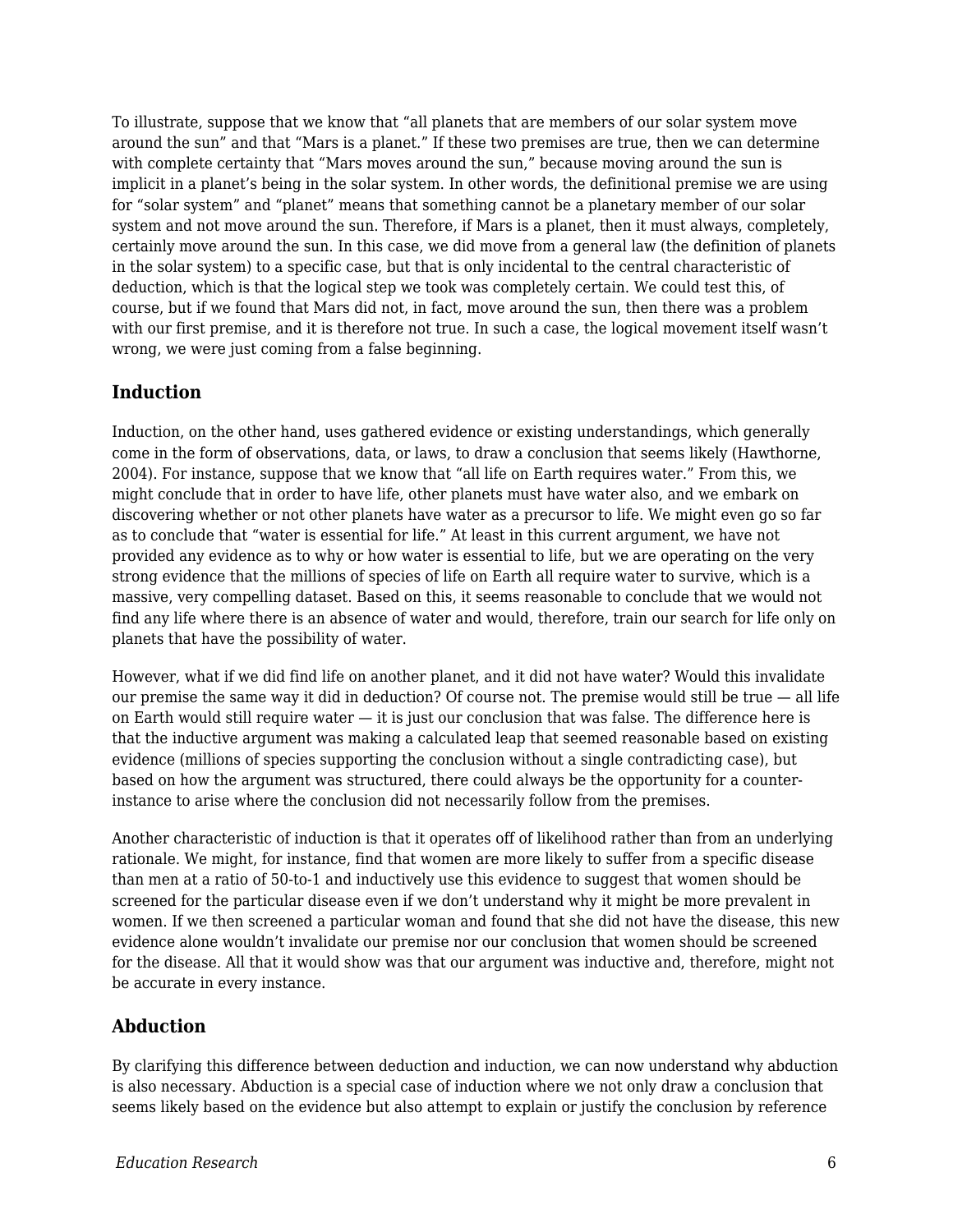to some explanatory mechanism (Douven, 2017). For instance, suppose that we know that "the Earth is teeming with life and is in a Goldilocks zone (not too hot, not too cold)." When asked "Is there life on Neptune?" we might reasonably conclude "no" and proceed to explain that "based on what we know about life, no organisms could evolve or survive outside of a Goldilocks zone." In this case, it seems reasonable to inductively conclude that there is no life on Neptune from the simple fact that it is too dissimilar to the Earth in its location, but this argument goes one step further by imputing a causal mechanism to explain why the Goldilocks zone is essential to life.

This step may involve a certain level of creativity or imagination to provide the explanation and is likely why Albert Einstein famously quipped that "Imagination is more important than knowledge. For knowledge is limited, whereas imagination embraces the entire world, stimulating progress, giving birth to evolution." Whenever scientists move beyond what is known to try to construct theories that explain the "why" or "how" of what is happening, they are involved in abduction, and this requires an imaginative leap to make connections that have not previously been made.

Could it still be possible that life exists on Neptune? Perhaps, but the argument for why we shouldn't expect to find life on Neptune is still strong because it inductively relies on current evidence (in the form of cases of life and non-life) and also abductively provides a rational explanation for why we would expect Neptune to conform to the non-life cases we know about. If we did, however, miraculously find that life, in fact, existed on Neptune, it would merely mean that our explanatory mechanism was flawed and, again, would not invalidate our original premises (facts) we were reasoning from.

#### **Connections to Knowing**

As thinking, experiential beings, we use all three forms of reasoning daily, and researchers also rely upon each when doing their work. We use deduction to categorize the world into pre-existing conceptual chunks with absolute certainty. We use induction to predict or infer a conclusion that seems reasonable based on existing evidence without understanding the underlying mechanisms. And we also use abduction to try to explain those inferences in accordance with logical, aesthetic, or otherwise meaningful theories or narratives we have about the world.

Recognizing these different forms of reasoning is paramount for responsible practice because doing so allows us to see the affordances, limits, and dangers of our reasoning approaches. If we are using deduction to apply our predetermined theoretical categories to the world with certainty, then we need to recognize that doing so opens us up to the possibility that counter-instances or contradictions must necessarily call into question or altogether disprove our assumptions. If we are using induction, then we need to recognize that any conclusions we draw will always only ever be our best guesses based on provided evidence and be open to the possibility that we might be wrong in certain cases. And if we are using abduction, then we must also recognize that there might always be other reasonable explanations for phenomena and relationships we are observing that might be equally justifiable given the evidence we are operating from.

In any case, recognizing each of these limits to our reasoning approaches should engender some level of intellectual humility on the part of knowledge-seekers and should help us recognize that reason is not an infallible master to be served but is rather a tool that is applied in various, messy, contextualized ways. In particular, this can make claims of objectivity dubious and always open to refutation and also help us to recognize where subjectivity may be influencing our conclusions.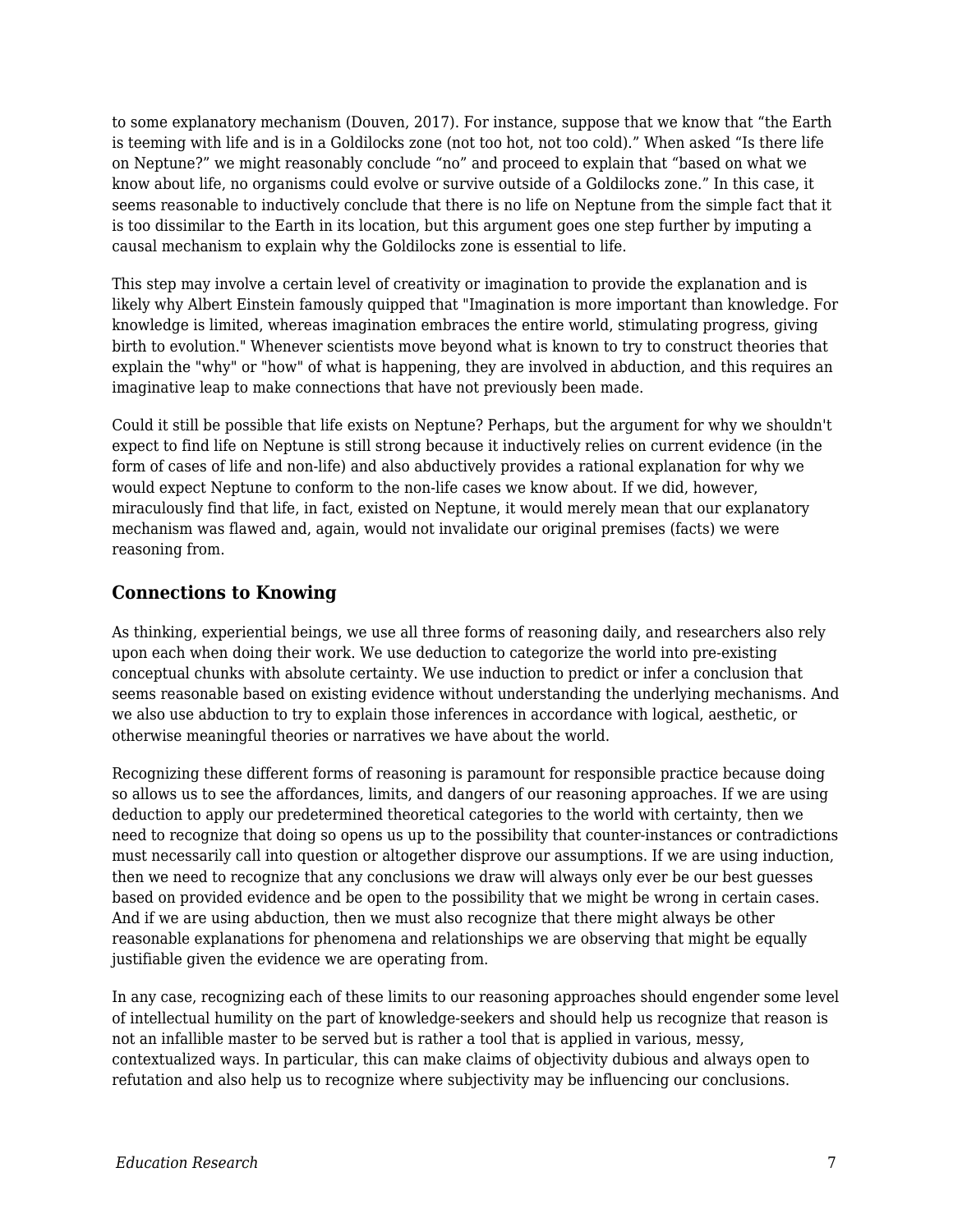#### **Learning Check**

The primary difference between deduction and induction is that:

- a. Deduction moves from a law to particulars, while induction does the opposite.
- b. Induction moves from a law to particulars, while deduction does the opposite.
- c. Deduction yields a certain conclusion, while induction only yields a likely conclusion.
- d. Induction yields a certain conclusion, while deduction only yields a likely conclusion.

The primary difference between induction and abduction is that:

- a. Induction is more certain.
- b. Abduction is more certain.
- c. Induction provides an explanation for the mechanics of why the conclusion is likely.
- d. Abduction provides an explanation for the mechanics of why the conclusion is likely.

# **Scientific Terms for Truth-Seeking**

Pilate saith unto him, What is truth? (The Holy Bible, John 18:38)

So far, we have only discussed the nature and processes of knowing and have wholly ignored the allimportant question of whether what we claim to know is actually true. Like Pilate, many cynics or skeptics have essentially thrown up their hands in surrender when confronted with the difficulty of ascertaining truth, and others have intentionally used the difficulty of nailing down truth to surreptitiously short-circuit any truth-seeking endeavor.

Yet, at the end of the day, each of us does seem to care about what is true and what is false, and we spend much time and energy trying to distinguish between the two. Knowing alone isn't enough, because we can certainly know things that are false, so we rely upon mechanisms of truth-seeking and a variety of notions related to truth to help us (hopefully) arrive at it in reliable ways.

*True* is an adjective that we use to characterize certain propositions or statements, and though people might differ on what they believe to be true or even what truth is, there seem to be some commonalities in how we use these words and what we expect them to mean. For instance, we wouldn't call a proposition true if it didn't reflect our observations or experiences with reality (e.g., "the newspaper says that the weather is very hot, but that can't be true, because it is snowing"). Likewise, we wouldn't call a proposition true if it changed every time we tried to test it (e.g., "this plant was a daisy yesterday and a rose today") or if it was impossible to understand (e.g., "a garfump is a schnerf"). The terms *truth* and *true*, then, might mean many things, but they seem to at least suggest some essential characteristics of accuracy, consistency, understandability, and exactness.

In various scientific enterprises, we use many terms that we expect to have some level of truth to them or that we hope will help us to arrive at truth in some form or fashion, including facts, laws, theories, and hypotheses. These might also be considered types of knowledge or singular steps toward knowledge. In this section, I will differentiate what these terms actually mean and how they are used in scientific endeavors to help us to better understand how they relate to truth.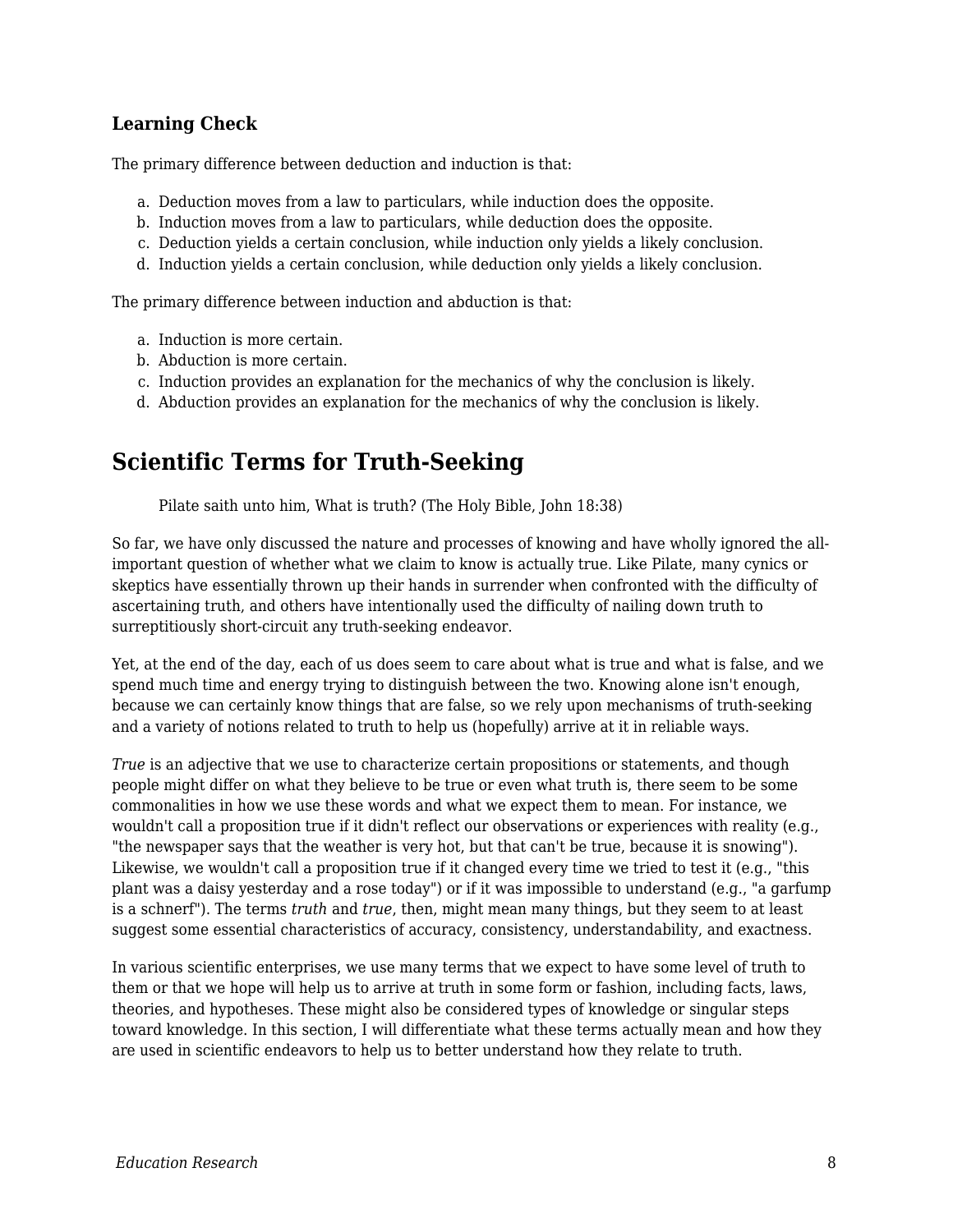#### **Facts**

Facts are finite, specific, and observable things, and facts are considered true if they can be universally and consistently observed or measured. The word "fact" carries with it a connotation of truth. Thus, a statement like "it was 103 degrees Fahrenheit in Phoenix on March 20" would be a purported statement of fact that we could either prove or disprove by consulting records of temperatures or observing a reliable thermometer on the day in question. If proven untrue (or if different observations of the phenomenon conflict with one another), a statement ceases to be a fact. Thus, facts are a subset of truth.

Because facts are finite, specific, and contextual, however, they can be misconstrued or misinterpreted as evidence for things that may not be true. In the example above, one might use the single fact that Phoenix was 103 degrees to claim that the weather there is obscenely hot in March, ignoring other instances that place the average temperature at around 77 degrees. By looking at single facts or facts out of context, we can actually draw conclusions about the world that are clearly false, which means that though facts themselves may be readily discernible as true or false, how each fact in isolation relates to truths that are more universal or that actually matter may be difficult to discern. This means that facts alone have limited truth-telling power and that to be useful they often have to be considered in aggregate or as connected with other types of knowledge, such as laws or theories.

#### **Laws**

Somewhat similar, laws are finite, specific (often mathematical) descriptions of phenomena or their relationships to one another that are typically used for prediction. For instance, Newton's first law of motion is a finite, specific description of the general relationship between an object and motion. The word "law" also carries with it a connotation of truth but represents a trickier case than "fact," because laws may not be universal, may not be observable in every case, or may rely upon particular conditions to be true that are not explicitly stated in the law. For instance, Newton's laws of motion do not apply to subatomic particles, and various scientific laws (e.g., Boyle's law) require certain variables to remain constant (e.g., number of molecules, temperature). Thus, finding a counterinstance to a law doesn't necessarily make it false but merely means that it is only contextually or conditionally true.

Additionally, one of the major reasons for having laws is that they allow us to make predictions about the world (e.g., "if I push this, it will move"), but if those predictions are not accurate, then the truth of the law is called into question. This means that laws can change or be refined over time, based on emerging evidence (via induction), and that truth claims about scientific laws are, therefore, conditional and contextual. It also means that laws are limited in explanatory power, because they merely describe and predict the observable aspects of phenomena (e.g., their motion) without helping us to understand the "how" or "why" of what is observed (e.g., why gravity works).

#### **Hypotheses**

Because we have to be able to evaluate the truth or falsity of purported facts and laws, observation and hypothesis testing are the methods of choice among scientists, constituting the backbone of the scientific method. Hypotheses are proposals that are neither true nor false but that can be tested for falsity. Suppose we want to know if a new reading curriculum influences student standardized test scores. We would start with two hypotheses: (1) the null hypothesis, which proposes that the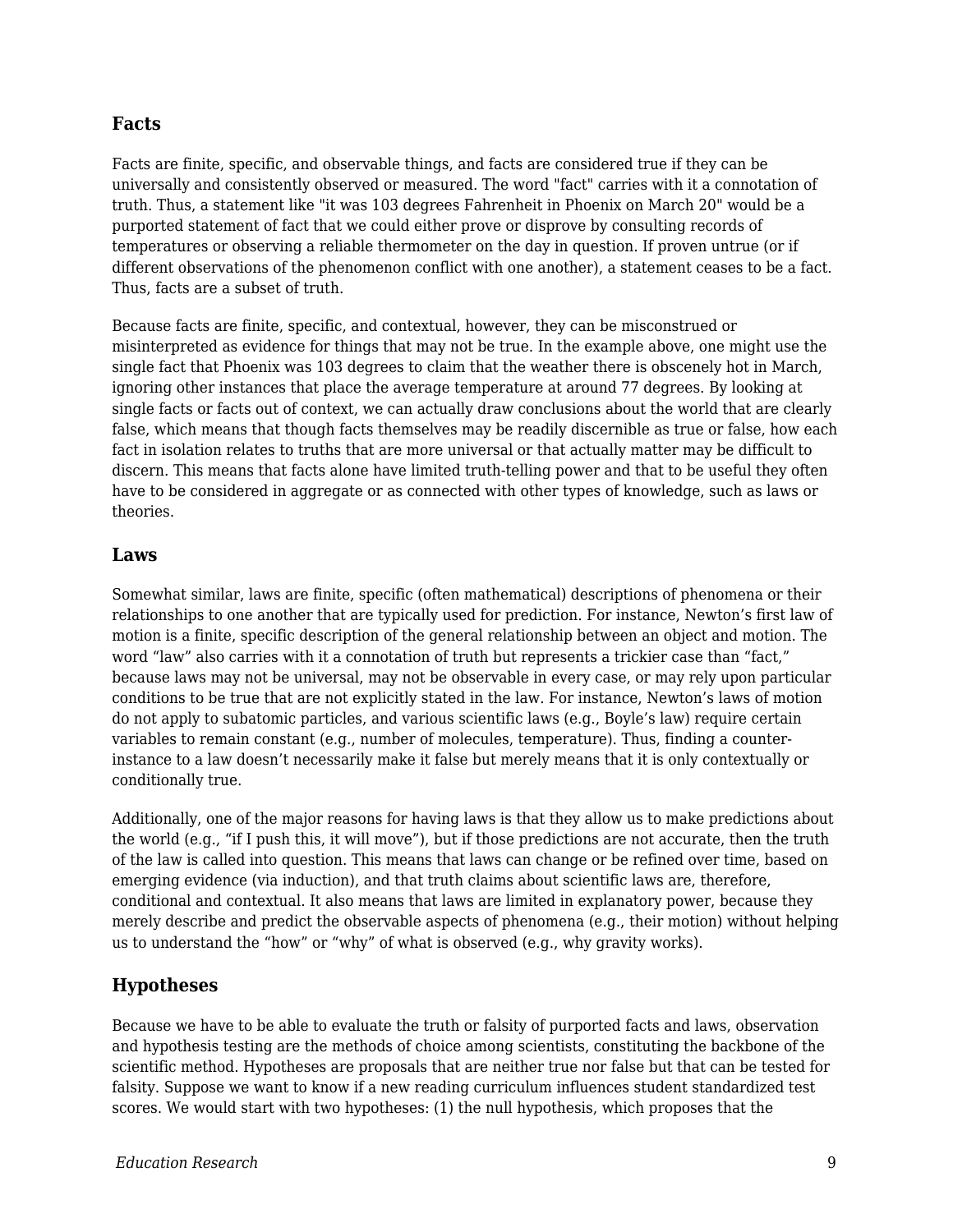curriculum does not influence test scores, and (2) the alternative hypothesis, which proposes that the curriculum does influence test scores. Null hypotheses are always proposed to reflect received wisdom or current understandings of a topic. In the case of educational interventions, this generally means that the null hypothesis is that the intervention has no effect. Additionally, an alternative hypothesis is also proposed stating the opposite. With these hypotheses, we can then collect evidence or conduct experiments to try to disprove each. As we do this, our assumption is that we should keep the null hypothesis unless there is sufficient evidence to reject it. If we are able to do this, we reject the null hypothesis and accept the alternative, but if we are not able to do this with a reasonable amount of certainty, then we defer to maintaining the null hypothesis.

One important thing to realize about hypotheses is that they are never proven (or shown to be true) but can only be disproven (or shown to be false), which means that we end up accepting hypotheses not because we have proven them to be completely true, but because we have proven other hypotheses to be more false. In other words, our goal with any hypothesis testing is to try to disprove the null hypothesis. If we can disprove it, then we can tentatively accept the alternative hypothesis in its place (recognizing that others might attempt to disprove our alternative hypothesis in the future), but if we cannot disprove the null hypothesis, then we continue accepting it (recognizing that it could nonetheless be disproven with future evidence). In this way, hypotheses and hypothesis testing can only yield truth claims that are tentative (e.g., "we haven't found any contradictory evidence yet") about phenomena that are testable, and alternative hypotheses can always be proposed in an attempt to disprove the null hypothesis.

#### **Theories**

Theories are quite different from facts and hypotheses but are somewhat similar to laws in that they explain relationships between phenomena. The major difference between a law and a theory is that a theory is more expansive than a law and attempts to describe the "how" and "why" of some observed phenomenon or relationship. An apt, non-scientific synonym for theory would be *story*, *narrative*, or *model* because theories attempt to piece together disparate facts, experiences, reason, and musings in an understandable way. Like laws, theories are also conditional (i.e., a better explanation might arise based on new evidence) and contextual (e.g., evolution by natural selection may not apply in unnatural situations, as in the selective breeding of animals or humans hunting species to extinction), but unlike laws, theories also attempt to use logic and reference to other facts and laws to reasonably explain the processes by which things happen (via abduction). This means that theories, facts, and laws all have the same tentative, limited, and contextual relationship to truth but that theories also have a larger scope and goal of explaining rather than just predicting (as with laws) or verifying accuracy (as with facts).

This means that theories have a more complicated relationship to truth than laws or facts might. Because of their complexity and expansiveness, theories will always have counter-examples or contradictions that they cannot predict. This has led many philosophers of science to argue that theories are never true or false and can never even be proven or disproven, making them different from hypotheses. Rather, theories are adopted or rejected based upon their generative potential (e.g., Lakatos, cf. Musgrave, 2016), their relative advantage to other theories (e.g., Kuhn, 1996), or for a variety of irrational or unscientific factors, such as aesthetics or elegance (e.g., Feyerabend, 1975). We will delve into this issue more deeply in a subsequent chapter, but here it is mainly important to recognize (a) that the term *theory* does not suggest truth or falsity, (b) that a theory is inherently different from facts, laws, and hypotheses, and (c) that there is no movement between these terms (e.g., a hypothesis never becomes a theory, and a theory never becomes a law; a theory is always ever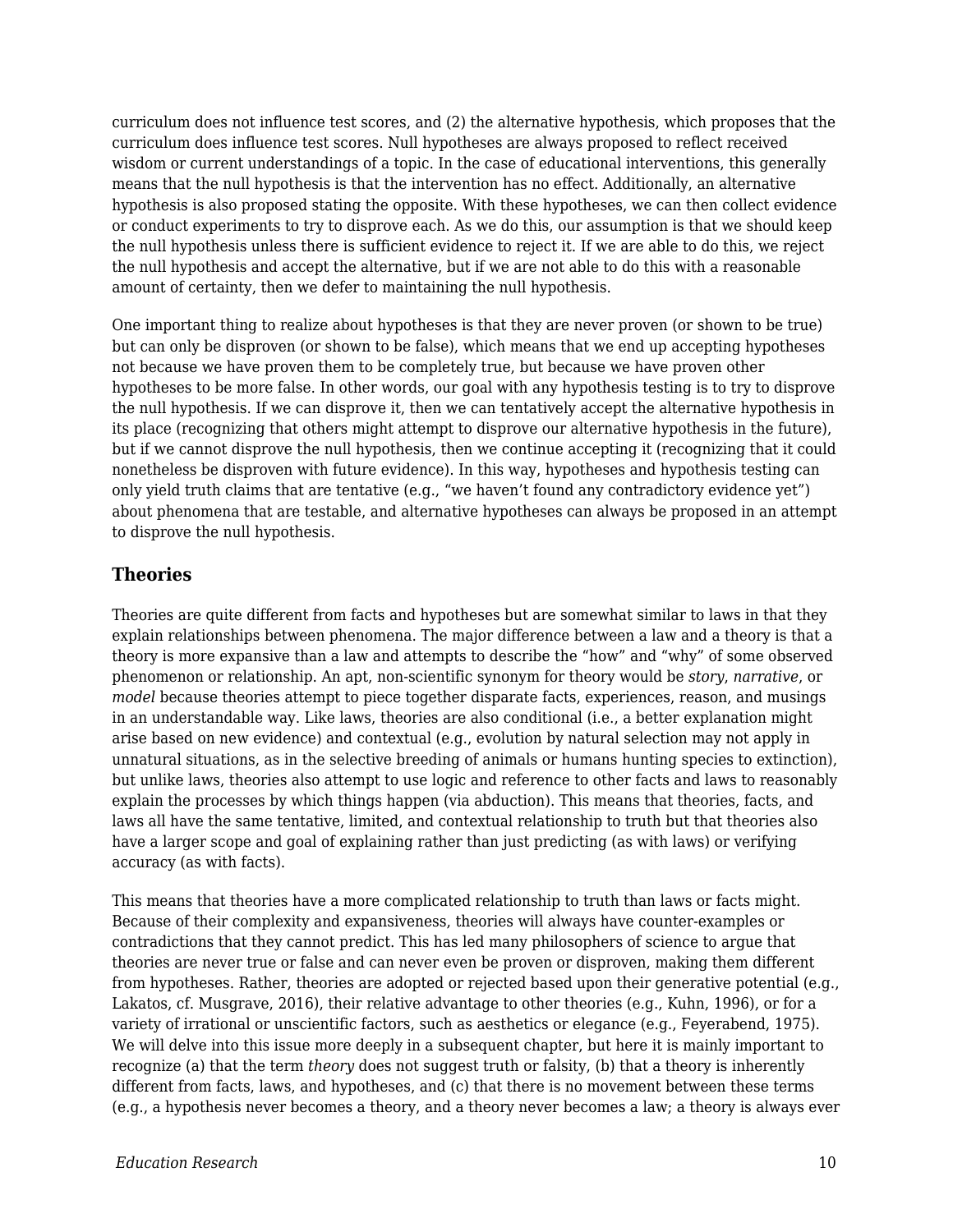exclusively a theory).

#### **Learning Check**

The primary difference between a fact and a theory is that:

- a. Facts are more true.
- b. Theories are more true.
- c. Facts are broader and more explanatory.
- d. Theories are broader and more explanatory.

The goal of hypothesis testing is:

- a. To test if the null hypothesis is false.
- b. To test if the alternative hypothesis is true.
- c. To test which hypothesis is more true.
- d. To develop a new theory.

Which of the following terms imply truth (i.e., if a purported is proven wrong, it ceases to be a  $)$ ?

- a. Fact
- b. Law
- c. Hypothesis
- d. Theory

# **Truth and Error**

Half of a truth is often a great lie. (Benjamin Franklin)

Given these complexities with knowing, knowledge, and truth-seeking, it is not surprising that we all struggle with discerning, proving, and communicating truth. Historically, humans have addressed these problems in a variety of different ways, exemplified in different fields of inquiry, attitudes, faiths, ideologies, and professions.

As an example, the scientific method assumes that objectivity is possible and utilizes inductive and abductive processes to engage in hypothesis testing about the world, using observable facts to falsify or refine existing theories and laws. In contrast, though mathematics might also assume objectivity, it approaches knowledge-seeking in a much more deductive, non-empirical manner through the application of logic and theorems. Other areas of inquiry, however, might reject objectivist aspirations altogether and focus instead on subjectivist or intersubjectivist knowledge by cataloging facts as they relate to or are interpreted by humans.

In any case, these problems of knowing and truth are of paramount importance when moving forward with research because any method we employ will be influenced by our fundamental epistemological beliefs. If I observe a student in a class, then I am assuming that I can objectively understand what they are doing, while if I interview a student, then I am subjectively assuming that their perspectival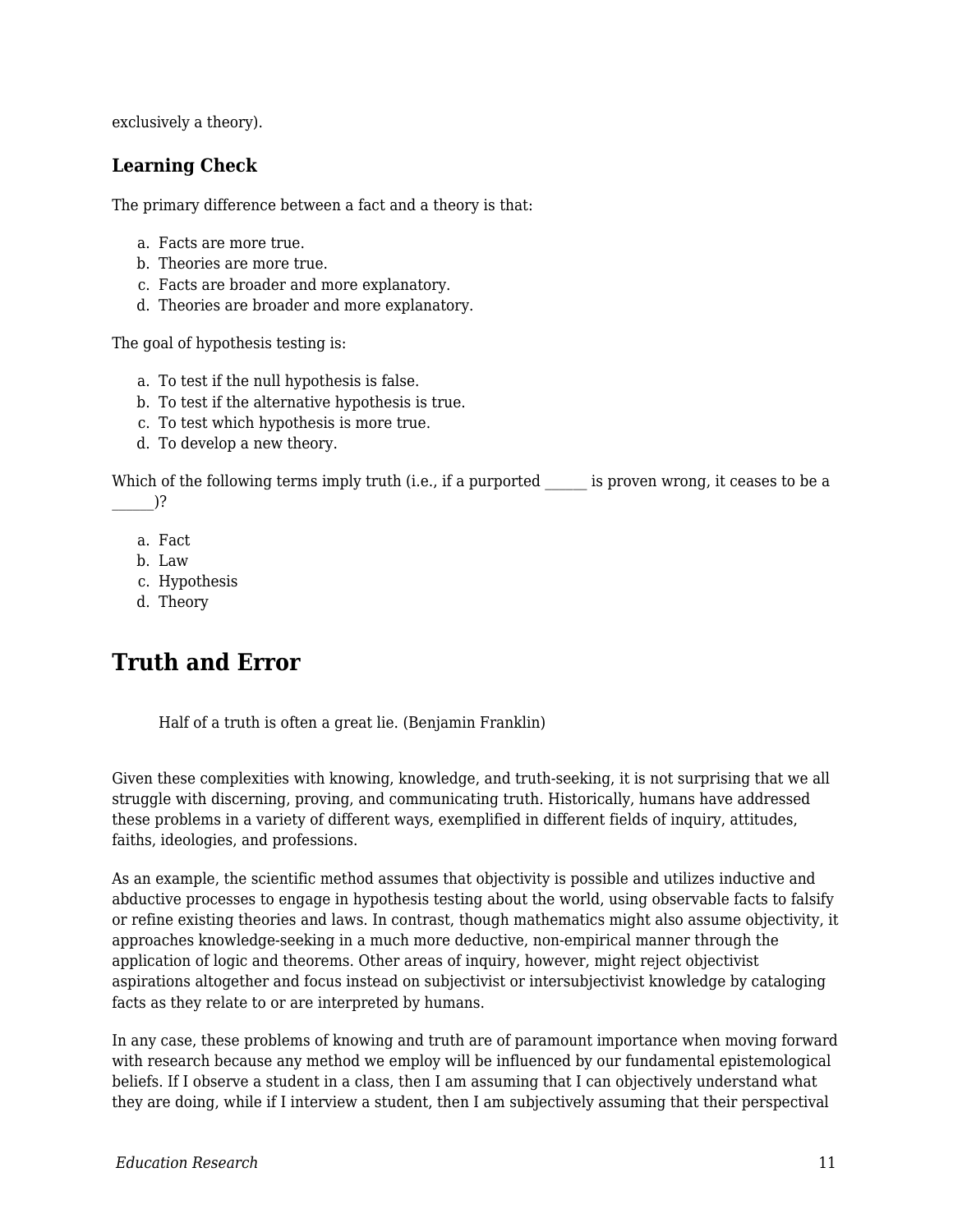self-disclosure of their own behaviors, beliefs, and attitudes actually matters and has at least some truthful quality to it.

Each of us must also face the continuous conundrum both in life and in our research of determining when to believe a conclusion and when not to believe it. To help in this regard, scientists approach truth by focusing on errors and error likelihood, categorizing errors into two different types: Type I errors (or false positives) and Type II errors (or false negatives).



Fig. 1. Type I and Type II Errors as a function of truth and hypothesis rejection

Type I or false positive errors occur when we incorrectly reject a null hypothesis that is actually true. Perhaps we concluded that a new game was helping students succeed at math, but in actuality, the students we tested simply had a natural propensity toward math. Or perhaps we concluded that a different group of students who were performing poorly on a history test didn't understand history well, but in actuality, the students simply were struggling with the language used on the test. With Type I errors, we reject a null hypothesis (and accept an alternative hypothesis) when we really shouldn't have.

Type II or false negative errors, on the other hand, occur when we fail to reject a null hypothesis even when we should have. Suppose I have an intervention that will help students read more quickly, but when I study its effects, I don't include a large enough number of students in my sample to determine significance. I, therefore, might conclude that the intervention had no effect when it actually did. Or, let's say that I'm studying the effects of school lunch on student performance but only study students from middle-class families. This would likely mean that I wouldn't see negative effects from starvation on students in my sample and might therefore erroneously conclude that school lunch programs have no effect on student achievement.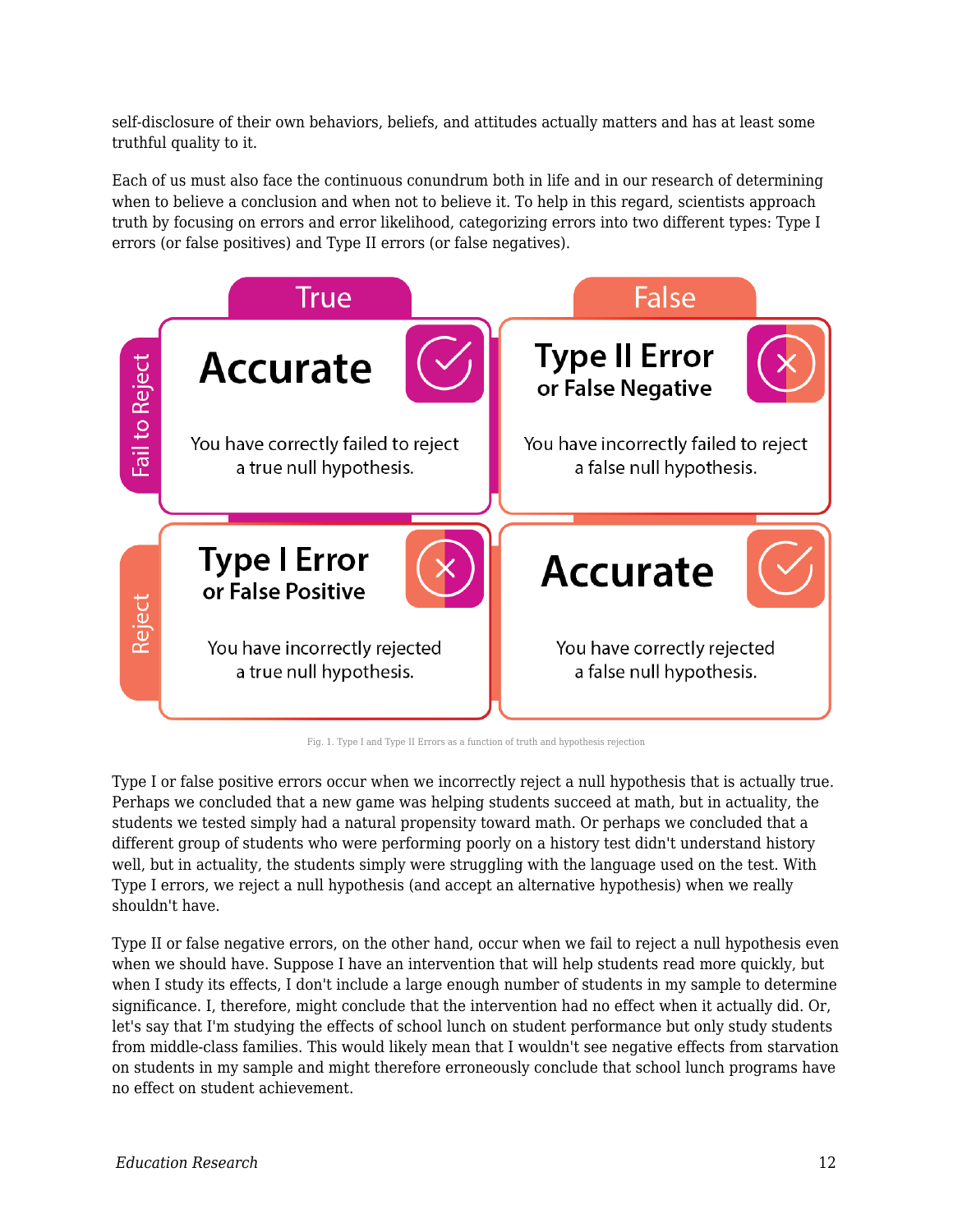Both types of errors prevent us from arriving at the truth, and different strategies are used to avoid each. To avoid Type I errors, a researcher might try to be very clear and specific in what they are studying, identifying all factors that might influence results, attempting to control for them, and only rejecting the null hypothesis if they had a preponderance of evidence compelling them to do so. To avoid Type II errors, they might target specific groups or affected contexts, increase their sample size, or refine instruments. Sometimes, these efforts can be conflicting. After all, if I only care about avoiding Type I errors, then I just need to create the most rigid process imaginable for determining truth (approaching every problem as a cool skeptic), but if I do that, then I might be rejecting many things as false that actually are true merely because my mechanism of discernment was too blunt or rigid.

Though the terms *Type I* and *Type II error* are normally only applied to scientific hypothesis testing, this state of affairs should be instructive to us in all forms of inquiry, because we can all make mistakes by either believing things that aren't true or failing to believe things that are true. We could attempt to radically address this by either believing everything, whether or not evidence is provided (and thereby avoid Type II errors), or by establishing unreasonable mechanisms for determining truth, essentially disbelieving everything (and thereby avoid Type I errors). But it seems like no matter what we are trying to learn or how we're trying to learn it, a balanced approach makes sense, and extremes should be avoided. Blind faith and unreasonable skepticism are both extremes, and being a responsible researcher means that we try to untangle truth from error but that we also allow truth to take its hold on us. Almost two thousand years ago Sextus Empiricus, one of the fathers of skepticism, explained clearly that skepticism is not capable of leading to knowledge or truth, only tranquility in the mind of the skeptic (Morison, 2019). Even the staunchest skeptic, upon entering a dark room for the first time, has enough faith in an untested light switch to flip it.

As we move forward in this book, we will continue to reference these matters more deeply within the context of individual paradigms of education research, as each paradigm approaches knowledge, truth, errors, and truth-seeking differently. Some will take an objectivist stance, while others will be more subjectivist. Some will err on the side of avoiding Type I errors, while others will err on the side of avoiding Type II errors. Through it all, it seems that every education researcher is in the business of discerning truth from error, but how we go about doing that may vary in important ways.

# **References**

Douven, I. (2017). Abduction. In Edward N. Zalta (ed.), *Stanford Encyclopedia of Philosophy*. Retrieved from <https://plato.stanford.edu/entries/abduction/>

Feyerabend, P. K. (1975). *Against method: Outline of an anarchistic theory of knowledge*. London: Verso.

Hawthorne, J. (2004). Inductive logic. In Edward N. Zalta (ed.), *Stanford Encyclopedia of Philosophy*. Retrieved from <https://plato.stanford.edu/entries/logic-inductive/>

Kuhn, T. S. (1996). *The structure of scientific revolutions* (3rd ed.). Chicago, IL: The University of Chicago Press.

Morison, B. (2019). Sextus Empiricus. In Edward N. Zalta (ed.), *Stanford Encyclopedia of Philosophy*. Retrieved from <https://plato.stanford.edu/entries/sextus-empiricus>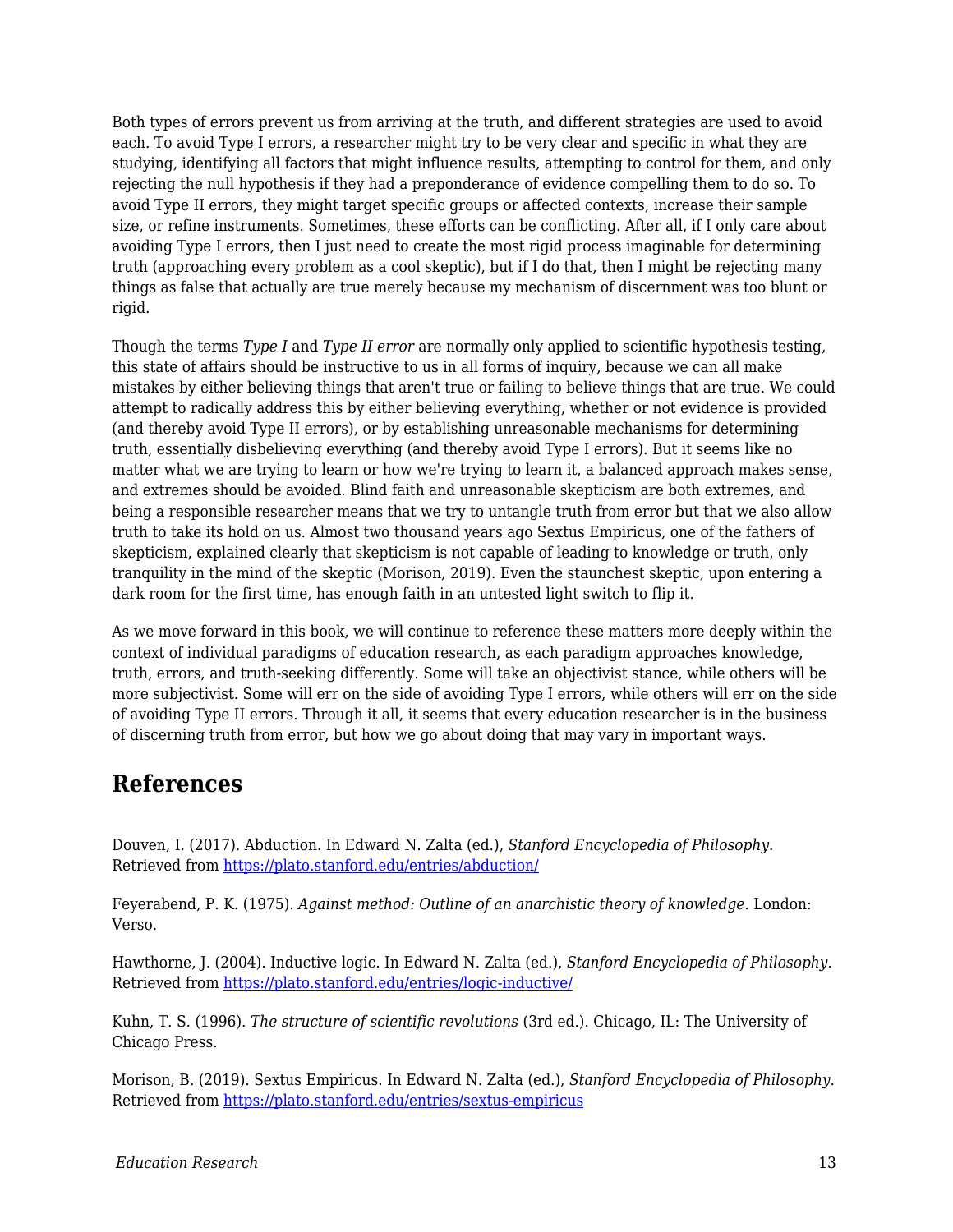Musgrave, A. (2016). Imre Lakatos. In Edward N. Zalta (ed.), *Stanford Encyclopedia of Philosophy*. Retrieved from <https://plato.stanford.edu/entries/lakatos/>

Reiss, J. (2014). Scientific objectivity. In Edward N. Zalta (ed.), *Stanford Encyclopedia of Philosophy*. Retrieved from <https://plato.stanford.edu/entries/scientific-objectivity/>

Steup, M. (2005). Epistemology. In Edward N. Zalta (ed.), *Stanford Encyclopedia of Philosophy*. Retrieved from <https://plato.stanford.edu/entries/epistemology/>